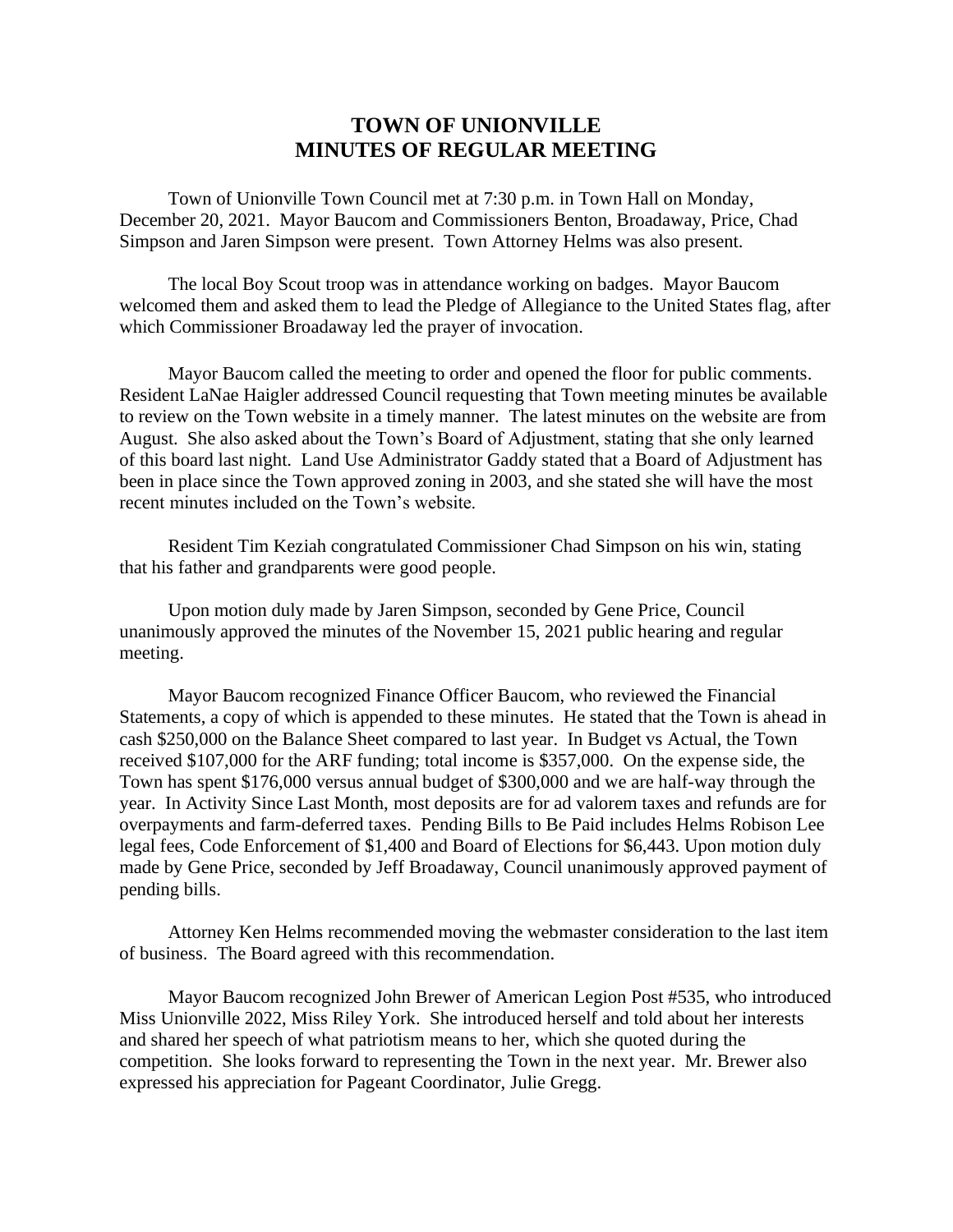In considering the Board of Adjustment Alternate vacancy left by Chad Simpson's election to Town Council, and upon motion duly made by Jaren Simpson, seconded by Andrew Benton, Council unanimously appointed Jerry Adams as Board of Adjustment alternate for a three-year term.

Mayor Baucom recognized Mike Weeks, President and Kimberly Olsen, Treasurer of Piedmont High School Marching Band. Mr. Weeks stated that the middle school and high school bands need new instruments, as several are very old. A new sousaphone costs \$12,000 and they need six replaced. Half of their budget comes from band dues and half from fund raising. Commissioner Benton made inquiry if there were any band members who did not have an instrument. Mr. Weeks stated that all band members have instruments at this time. They competed in six competitions and took three Grand Champions this year. Commissioner Price made inquiry of Fairview's donation. They will visit them in January. Upon motion duly made by Jeff Broadaway, seconded by Andrew Benton, Council unanimously approved a donation of \$10,000 which will provide the sousaphone. Commissioner Broadaway appreciates their participation in the annual Christmas parade and their mini concert during the parade each year.

Upon motion duly made by Gene Price, seconded by Chad Simpson, Town Council unanimously approved the School Choice Week Proclamation for all children to have access to the highest education possible, a copy of which is appended to these minutes.

Upon motion duly made by Jeff Broadaway, seconded by Jaren Simpson, Council unanimously set meeting dates and times for the third Monday in each month at 7:30 p.m. for 2022.

Upon motion duly made by Jaren Simpson, seconded by Gene Price, Council unanimously appointed the following for 2022:

> Town Attorney – Ken Helms, Jr. Budget & Finance Officer – Darrell Baucom Clerk, Tax Collector, Land Use Administrator – Sonya Gaddy Deputy Clerk – Melody Braswell

In reviewing the Personnel Policy change, upon motion duly made by Jaren Simpson, seconded by Andrew Benton, Council unanimously approved the addition of 25 days of annual leave per calendar year after 20 years of service to the Town effective January 1, 2022.

In considering webmaster quotes, Attorney Helms provided copies of quotes from six agencies, copies of which are appended to these minutes. Upon motion duly made by Jaren Simpson, seconded by Jeff Broadaway, Council unanimously awarded the contract to Seedspark, as they have taken over most of Piedmont Computers' business accounts, and should be most familiar with the Town's needs.